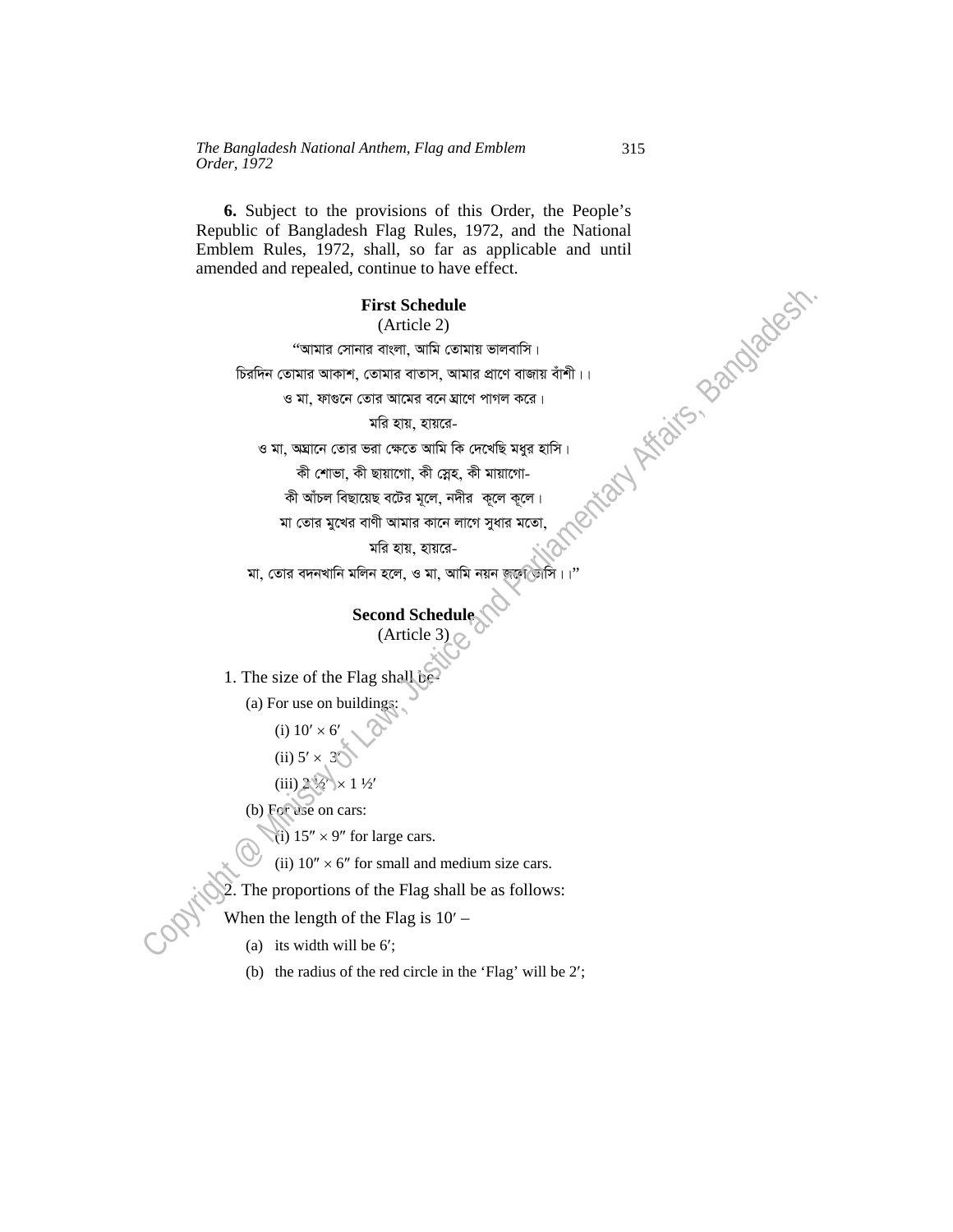- (c) if a national perpendicular is drawn at a point  $4\frac{1}{2}$  from the left hand of the length of the 'Flag' and a horizontal line is drawn from the middle of its width, the centre of the red circle shall be at the point of intersection of these<br>two lines.<br>
colour of the Flag shall be-<br>
The green background of the flag:<br>
ion Brilliant Green-H-2RS, 50 part-<br>
The red circular now<br>
ion F two lines. Procion Brilliant Orange-H-2RS, 60 parts per 1000.<br>
Procion Brilliant Orange-H-2RS, 50 parts per 1000.<br>
(b) The red circular proci:<br>
Procion Brilliant Orange-H-2RS, 60 parts per 1000.<br>
Procion Brilliant Orange-H-2RS, 60 p
	- 3. The colour of the Flag shall be-
	- (a) The green background of the flag:

Procion Brilliant Green- H-2RS, 50 parts per 1000.

(b) The red circular part: